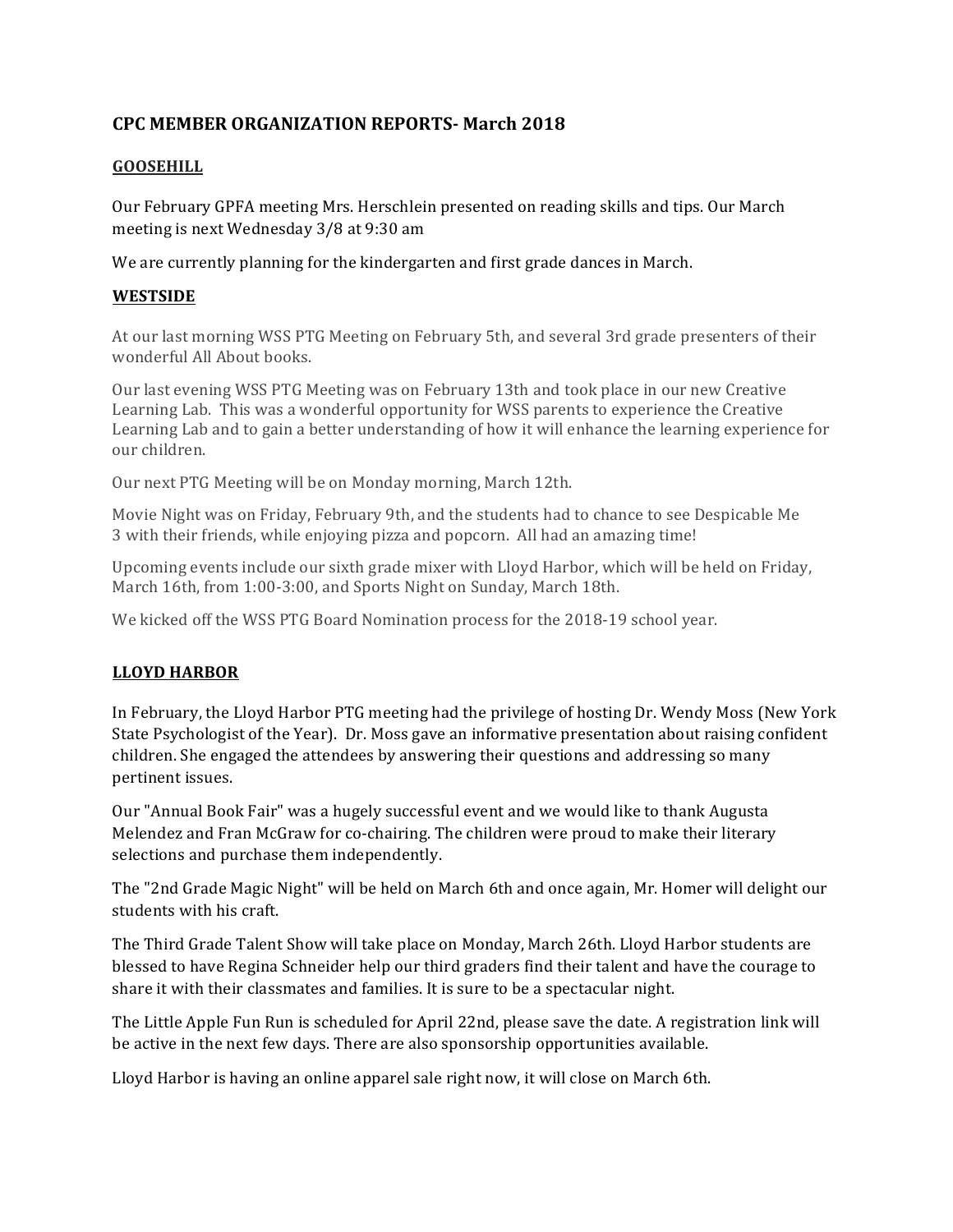# **CFA PTG**

Hope everyone had a good Break!

Our annual Literary Luncheon is scheduled for April 18, 2018 at the Huntington Country Club. Our guest speaker is Martha Hall Kelly, author of Lilac Girls (a good book for your book club!). We are currently putting together raffle baskets and would appreciate any donations. 

Our next CFA meeting is Tuesday, March 6 @ 9:30am. 

#### **FOCUS**

This month FOCUS spoke at many PTG meetings. We were happy to spread our mission and ask for thoughts on what topics parents would like to hear more about in the future. We also created a promo email that was distributed in each school's weekly notes asking for new volunteers. If you are interested in learning more about FOCUS, please come to our next meeting on March 23 at 9:30 at CSH library.

#### **SEPTO**

- SEPTO will be looking for volunteers to set up/provide donations for the May appreciation lunch.
- SEPTO board will be meeting to discuss remaining projects for the year.
- March 22 meeting SEPTO meeting will be cancelled.
- SEPTO is working with CSH HS student to create a logo, more to come in coming months.
- *Upcoming events*:
	- $\circ$  **The Ins and Outs of Accommodations and Supports at the College Level** on Tuesday, March 6th @ 7:30pm in District Office Community Room
	- o **March Book Club** on **Tuesday, March 13th @ 7pm**. Book is: *Not What I Expected: Help and Hope for Parents of Atypical Children* by Rita Eichenstein PhD (Author). The group will review the book and there will be a guided discussion facilitated by Michelle Hogan, Marriage and Family Therapist. Only 10 spots are available on first come, first serve basis. RSVP to: cshsepto@gmail.com

#### **Completed**:

- Preparing for your IEP meeting was held on February 13th: Small group discussion was held providing parents tips on how to prepare for their child's meeting, how the transition works from CPSE, and transition for students from elementary services to HS services.
- Presentation on Reading was held on January 22nd: SEPTO hosted Dr. Connie Russo, an expert on childhood developmental and learning disabilities, including Dyslexia, Autism and Attention Deficit Disorder. Dr. Russo provided information on understanding what learning disabilities are - specific to reading. Included in Dr. Russo's presentation was a definition of what reading is, phases of development as it related to reading, Dr.Chall stages of reading development, neurologic factors related to reading, and she outlined characteristics of reading problems. For a copy of her presentation or her contact information please email us at: cshsepto@gmail.com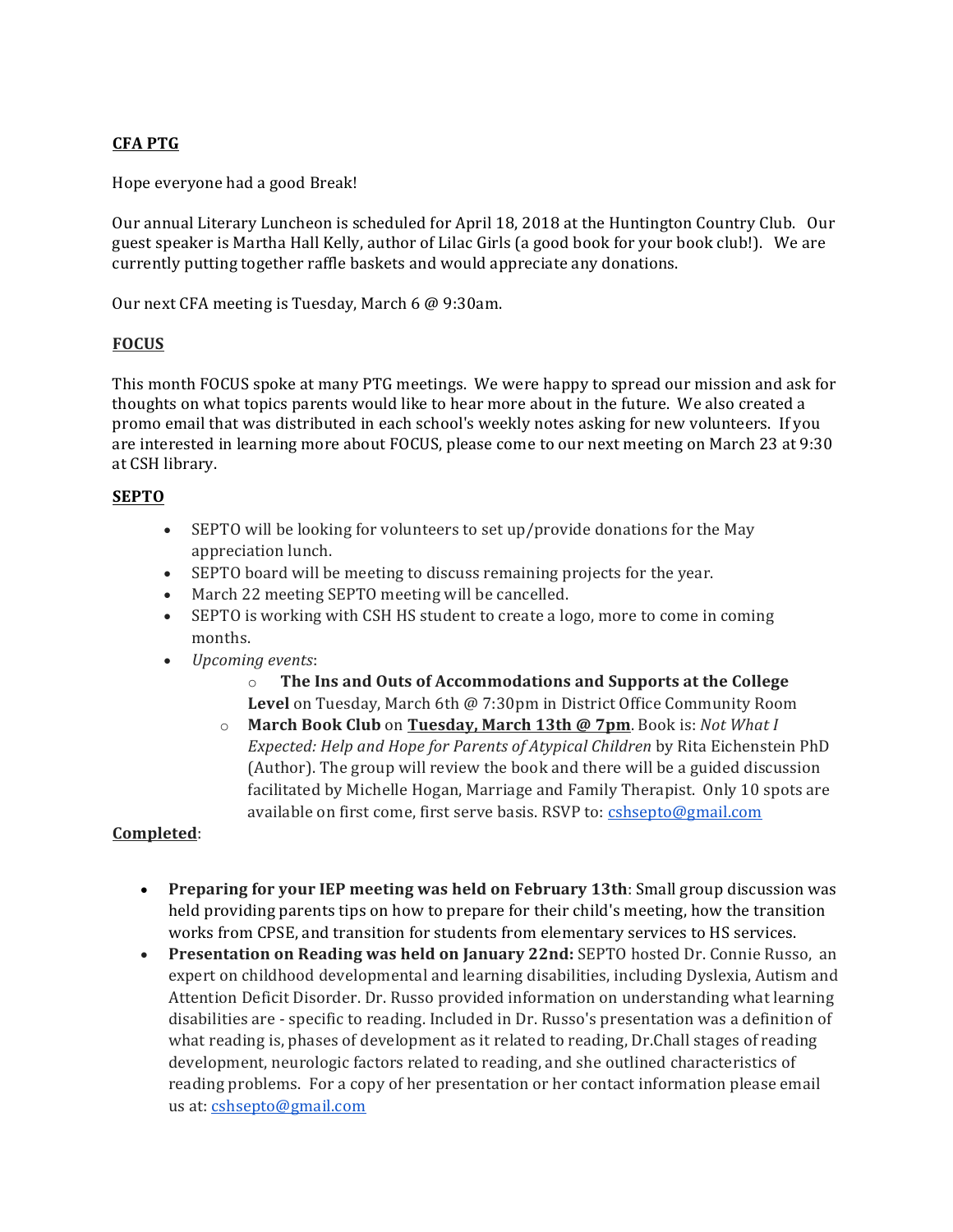- **SEPTO raised about \$5000.** Funds raised are allocated toward student awards, teacher appreciation, and teacher wish lists. For the Special Education Teacher Wish List Program: Wish list were received and reviewed by the SEPTO board and Denise Campbell. The wishlist program offers district special education staff an opportunity to request items that are not available for purchase items that can enhance the learning environment for all students, not just those receiving services. The SEPTO board has granted almost every wish and items were delivered to the teachers at the end of December/beginning of January.
- **Wonder Poster Contest and Movie event November 19th**: SEPTO worked with staff and principals at Llyod Harbor and Westside to bring Wonder to life. Students created posters embodying the themes of the book such as #ChooseKind. In addition, some classrooms asked students to read the book OR for the younger grades the book was read aloud. 4 winners were selected (2 from each school) of the posters and invited with friends to attend the movie in addition to 2 raffle winners from the school.
- The Taste of the Town Event was held on November 17th and was a great success. We received donations form local restaurants to provide tasting menu. The following restaurants participated in the event: NY Garden Kabob, Sandbar, Honu Kitchen, Pronto Pizza, Mario's Pizza, Spring Street, PenelopeNYC, LaPiazza, Organic Crush, Sal D's, Harbor Mist, Joanina, Samurai, Kashi, Southdown Pizza, Burgerology, Chef Kristy, Chef Gail, Roar, Ivarone Brothers, Cupcakes by Linda Miller, the Cake Lady, and local CSH student Jackie Shammah.
- **On October 17th the district speech therapists and occupational therapist, Devon** McDevitt, Rachel Schnurr, Maria Fritz-Rodriguez and Pam Lawson provided an overview on developmental milestones. The presentation highlighted skills children are expected to have at different ages and grade levels. The presentation also provided tips and strategies to enhance interactions and homework productivity.
- October-November: SEPTO held an American Girl Toy Drive to benefit Yes She Can! an organization that collects American Girl dolls that are no longer played with and refurbishes them for resale. Yes She Can! works with young women with autism and related learning and social disabilities to assist with the doll intake, doll refurbishment, pricing, marketing, etc. teaching them valuable job skills to help them gain employment.

## **CULTURAL ARTS COMMITTEE**

|               | Lloyd Harbor: 2/15 Petra Puppets Math Mania - 3rd grade                                   |
|---------------|-------------------------------------------------------------------------------------------|
|               | 3/15 Theater Works New American - Island of Hope - 4th grade                              |
|               | 3/28 Lincoln Center - Mayhem Poets - 4th & 5th grades                                     |
| West Side:    | 2/13 Avi Author Skype Chat - 5th grade                                                    |
|               | 3/28 Lincoln Center - Mayhem Poets - 5th & 6th grades                                     |
| Ir./Sr. High: | 2/5 & 2/6 Theater Works Living Voices - Journey from the Dust - 8th grade                 |
|               | 3/5 & 3/6 April Henry Author visit/creative writing workshop - multiple<br>grades/classes |